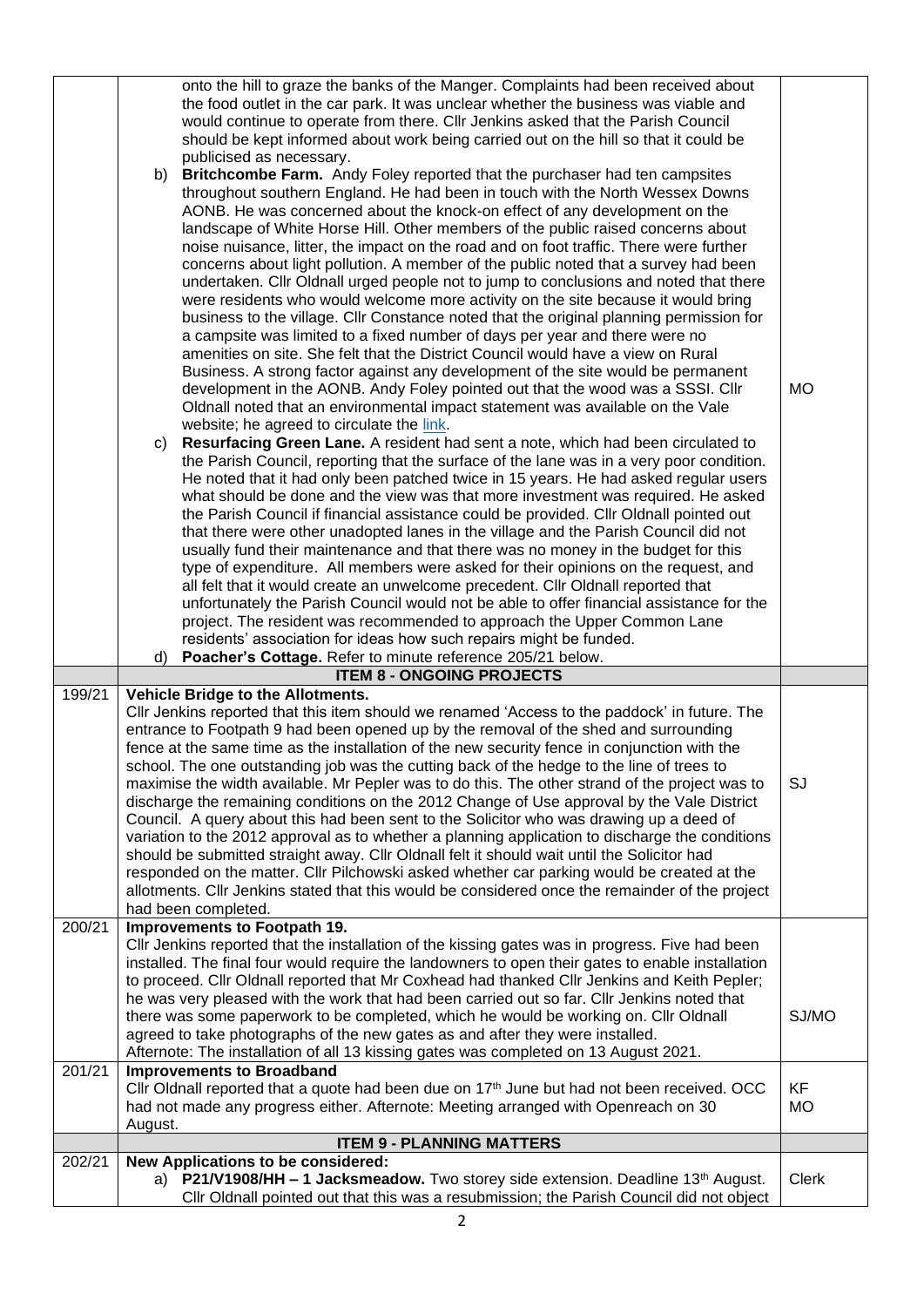|        |    | previously. There were no objections.                                                                                                    |              |
|--------|----|------------------------------------------------------------------------------------------------------------------------------------------|--------------|
| 203/21 |    | To consider any new applications received since the publication of this agenda:                                                          |              |
|        | a) | P21/V2000/HH - 6A Broad Street. Double storey rear extension and single storey                                                           |              |
|        |    | rear extension. There were no objections. Afternote: a different application had been                                                    |              |
| 204/21 |    | subsequently received for this property.<br>Update on outstanding planning applications:                                                 |              |
|        | a) | P21/V0467/FUL - Dragon Hill, Woolstone Road. Proposed erection of a self-build                                                           |              |
|        |    | dwelling with new access. Permission granted. Cllr Jenkins was concerned about the                                                       |              |
|        |    | decision made by the District Council. Cllr Oldnall had written to Cllr Boyd about the                                                   | NB           |
|        |    | decision making process and apparent contradictions.                                                                                     |              |
|        | b) | Planning Appeal Consultation - P20/V0394/FUL - UFF - Meadowgold - Appeal                                                                 |              |
|        |    | Dismissed. The Parish Council had submitted a reply to the RTPI on 26 July. Awaiting                                                     |              |
|        |    | response from RTPI.                                                                                                                      |              |
| 205/21 |    |                                                                                                                                          |              |
|        | a) | <b>Planning Advice Requested.</b><br>Poachers Cottage. Cllr Oldnall pointed out that this was not a planning application.                |              |
|        |    | The residents had presented their proposal to the Parish Council for comment ahead                                                       |              |
|        |    | of a submission. Following discussion it was agreed that the proposal would only be                                                      | <b>Clerk</b> |
|        |    | visible from the rear of the property and there would be no impact on the surrounding                                                    |              |
|        |    | area. Clerk to reply to the residents.                                                                                                   |              |
|        |    | <b>ITEM 10 - FINANCE</b>                                                                                                                 |              |
| 206/21 | a) | To approve August payments: Payments totalling £1767.23 were approved.                                                                   |              |
|        |    | Proposed: Cllr Puddicombe, seconded: Cllr Pilchowski. RESOLVED. Cllr Oldnall to                                                          | <b>MO</b>    |
|        | b) | authorise the payments online.<br>Q1 Review. Cllr Puddicombe had completed the Q1 review and approved all the bank                       |              |
|        |    | reconciliations.                                                                                                                         |              |
|        |    | <b>ITEM 11 - THE JUBILEE FIELD TRUST</b>                                                                                                 |              |
| 207/21 | a) | <b>Review of RoSPA Report</b>                                                                                                            |              |
|        |    | Cllr Oberman reported on the following matters which had arisen in the RoSPA report:                                                     |              |
|        |    | Gates: rubber buffers were fitted to lessen entrapment risk. It was<br>i.                                                                |              |
|        |    | not possible to alter the position of the hinges                                                                                         |              |
|        |    | Stile: there were deep holes in the top of the wooden posts; stones<br>ii.                                                               |              |
|        |    | and filler were to be inserted to level them off.<br>Ball games area: there was a "no climbing" warning on the large                     |              |
|        |    | iii.<br>Parish Council notice at the edge of the field. It was felt unnecessary                                                          |              |
|        |    | to re-iterate this message with individual notices on the MUGA                                                                           |              |
|        |    | equipment.                                                                                                                               |              |
|        |    | Toddler multiplay: this will continue to be monitored for<br>iv.                                                                         |              |
|        |    | splintered/rotting timber. It was considered a very minor problem at                                                                     |              |
|        |    | present.                                                                                                                                 |              |
|        |    | Big swings: all shackles and bolts at the top of the chains were<br>ν.                                                                   |              |
|        |    | removed, checked for wear and greased. No replacement bolts were                                                                         |              |
|        |    | required. All other comments were noted, but as the swings were<br>very old, their stability and safety were monitored monthly, and none |              |
|        |    | of the other recommendations were considered practicable.                                                                                |              |
|        |    | Small swings in playground: all shackles and bolts at top of the<br>vi.                                                                  |              |
|        |    | chains were removed, checked for wear and greased. One worn bolt                                                                         |              |
|        |    | was replaced. The corrosion in the frame top of the cradle seat was                                                                      |              |
|        |    | to be monitored. The nuts and bolts beneath seats were an integral                                                                       |              |
|        |    | part of the swing and replacement would require a complete new                                                                           |              |
|        |    | seat. Safety conditions were monitored monthly.                                                                                          |              |
|        |    | Junior multiplay: ground levels around trip hazards were raised<br>vii.<br>with turf.                                                    |              |
|        |    | Little monkeys climbing equipment: Splits in timbers to be<br>viii.                                                                      |              |
|        |    | monitored.                                                                                                                               |              |
|        |    | b) Monthly play area inspection.                                                                                                         |              |
|        |    | CIIr Oberman reported that the ground in two of the gateways was very worn. She                                                          |              |
|        |    | was to ask David Forster to put some binding on them. There were no problems in the                                                      |              |
|        |    | playground. It was pointed out that one of the rubber mats under the swings was                                                          | FO.          |
|        |    | raised. Cllr Oberman to speak to David Forster about this.                                                                               |              |
|        |    | c) Applications to use the field.                                                                                                        |              |
|        |    |                                                                                                                                          |              |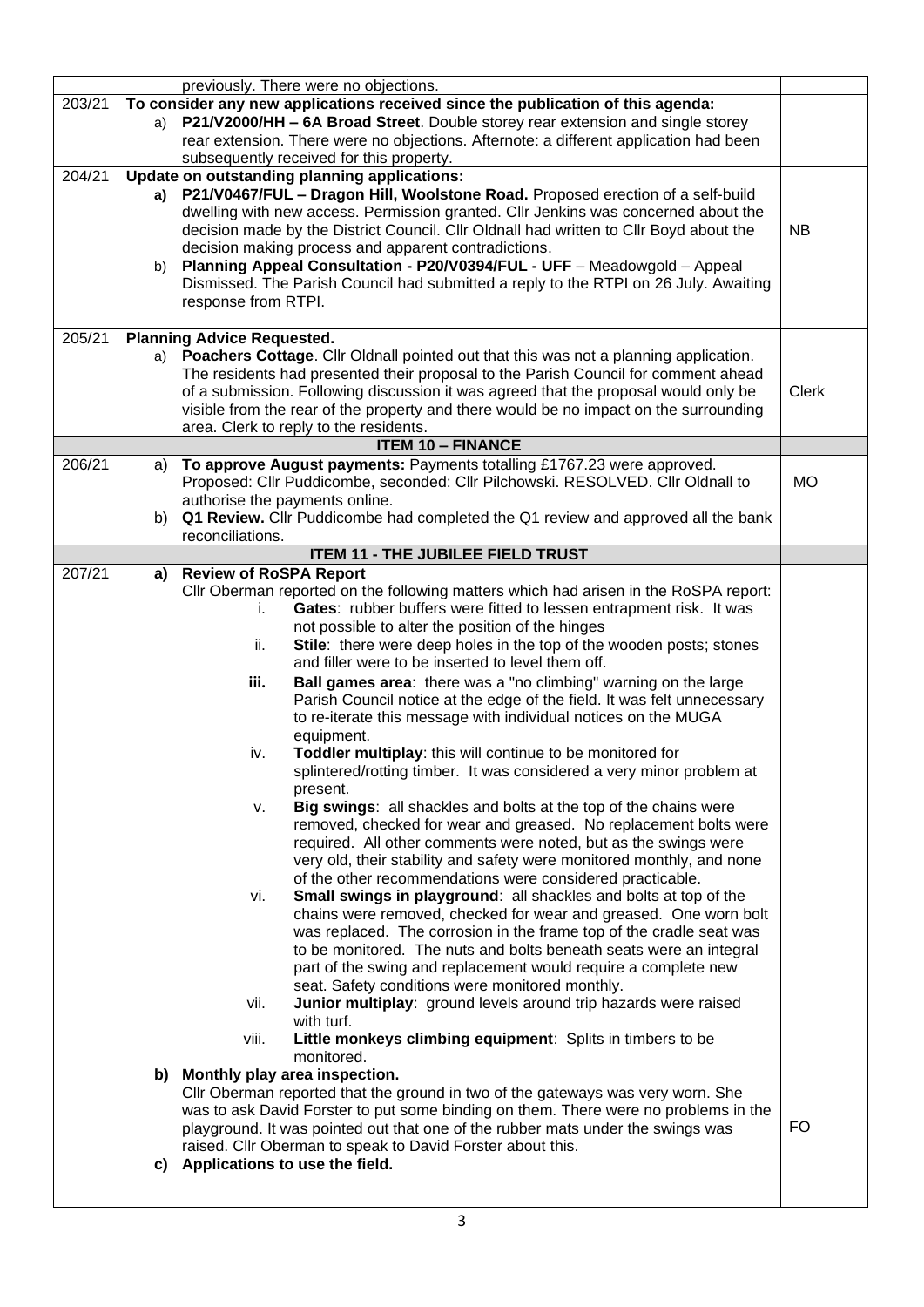|        | d)                      | On 11 <sup>th</sup> September there will be a celebration of 50 years of scouting. There will be a<br>climbing wall on site. They had requested permission for car parking on the field. Cllr<br>Oberman had pointed out that this would be weather dependent.<br>Litter Bug.                                                                                                                                                         | <b>FO</b>     |
|--------|-------------------------|---------------------------------------------------------------------------------------------------------------------------------------------------------------------------------------------------------------------------------------------------------------------------------------------------------------------------------------------------------------------------------------------------------------------------------------|---------------|
|        |                         | It was reported that some of the notices had come down but they had been<br>reinstated.                                                                                                                                                                                                                                                                                                                                               |               |
|        |                         | <b>ITEM 12 - ALLOTMENTS UPDATE</b>                                                                                                                                                                                                                                                                                                                                                                                                    |               |
| 208/21 | <b>Allotments</b>       |                                                                                                                                                                                                                                                                                                                                                                                                                                       |               |
|        |                         | CIIr Puddicombe reported that two plots had been identified as requiring remedial work. The<br>tenants will be asked if they wish to renew or not. There were two other plots that may be<br>converted into half plots.                                                                                                                                                                                                               | <b>NP</b>     |
|        | a)                      | Review of Tenancy Agreement and Code of Conduct. The redrafted documents<br>had been circulated. They had been approved in principle in July. Cllr Oberman<br>proposed approval, Cllr Pichowski seconded. RESOLVED. Clerk to issue updated<br>documents to all plot holders.                                                                                                                                                          | Clerk         |
|        |                         | <b>ITEM 13 - OSR UPDATE</b>                                                                                                                                                                                                                                                                                                                                                                                                           |               |
| 209/21 | <b>OSR Update</b><br>a) | CIIr Puddicombe reported that the museum was open but visitor numbers were quite low.<br>Review of Building Action Plan. There was no update on the Building Action Plan.<br>Mrs Pilcher was trying to get costing for the stonework repairs. The Fire Risk<br>Assessment had been reviewed; this was virtually unchanged from the 2019 version.<br>This was approved. It was noted that there was an incorrect date in the document, |               |
|        |                         | and it was suggested that titles rather than personal names should be used. Cllr<br>Puddicombe to make these amendments.                                                                                                                                                                                                                                                                                                              | <b>NP</b>     |
|        |                         | <b>ITEM 14 - ANNUAL / QUARTERLY REVIEWS</b>                                                                                                                                                                                                                                                                                                                                                                                           |               |
| 210/21 | a)                      | Review of Bias in Decision making. The content of the policy had not been                                                                                                                                                                                                                                                                                                                                                             |               |
|        |                         | changed. Clerk to add the standard footer to the document. The document was<br>approved.                                                                                                                                                                                                                                                                                                                                              | <b>Clerk</b>  |
|        |                         | b) Advertising Policy. The document had been reformatted but the content of the policy<br>was unchanged. It was agreed to remove paragraph 2.4 as this was no longer                                                                                                                                                                                                                                                                  | <b>Clerk</b>  |
|        |                         | relevant. The document was approved pending this change.<br><b>ITEM 15 - UPKEEP (INC. WATERCOURSES)</b>                                                                                                                                                                                                                                                                                                                               |               |
|        |                         |                                                                                                                                                                                                                                                                                                                                                                                                                                       |               |
| 211/21 | a)                      | Burial Ground signs. The signs had been installed.                                                                                                                                                                                                                                                                                                                                                                                    | <b>CLOSED</b> |
|        | b)<br>C)                | White Horse Road Signs. No progress.<br>Footpath 4. Cllr Jenkins had submitted a portfolio of photographs to OCC                                                                                                                                                                                                                                                                                                                      |               |
|        |                         | Countryside Access Team who have to liaise with Network Rail to get the work done.                                                                                                                                                                                                                                                                                                                                                    |               |
|        |                         | This was likely to take time.                                                                                                                                                                                                                                                                                                                                                                                                         |               |
|        | d)                      | Verge cutting. BGG to be asked to schedule the final cut for the end of September or                                                                                                                                                                                                                                                                                                                                                  | Clerk/SJ      |
|        |                         | early October. Cllr Jenkins and Mr Godsell to tidy the verges of the Jubilee Field.                                                                                                                                                                                                                                                                                                                                                   |               |
|        |                         | e) Pond Dredging. It was felt that the pond may need dredging again. Cllr Jenkins to                                                                                                                                                                                                                                                                                                                                                  | SJ            |
|        |                         | speak to Malcolm Hinton.<br><b>ITEM 16 - GENERAL</b>                                                                                                                                                                                                                                                                                                                                                                                  |               |
| 212/21 | a)                      | <b>Village Event.</b>                                                                                                                                                                                                                                                                                                                                                                                                                 |               |
|        |                         | Cllr Oldnall reported that there had not been sufficient volunteers to enable Church                                                                                                                                                                                                                                                                                                                                                  |               |
|        |                         | Teas to participate but the Flying Pig was confirmed. It was suggested that the PTA<br>may be able to provide teas. Cllr Oberman to try and establish a contact for the PTA,                                                                                                                                                                                                                                                          | FO.           |
|        |                         | Cllrs Jenkins and Oldnall reported difficulties getting replies to their emails. Cllr                                                                                                                                                                                                                                                                                                                                                 |               |
|        |                         | Oldnall to start publicising the event.                                                                                                                                                                                                                                                                                                                                                                                               | <b>MO</b>     |
|        |                         | <b>ITEM 17 - CONSULTATIONS</b>                                                                                                                                                                                                                                                                                                                                                                                                        |               |
| 213/21 | a)                      | OxCam Arc. It was felt that this did not really affect Uffington. Cllr Jenkins was<br>concerned about the huge amount of housing associated with this. To be discussed                                                                                                                                                                                                                                                                | SJ/MO         |
|        |                         | with Cllr Boyd.<br>b) Oxfordshire 2050 Plan. This was a massive piece of work. A seminar was being run<br>by ONPA on 19 <sup>th</sup> August which Councillors Oldnall and Jenkins would attend.                                                                                                                                                                                                                                      |               |
|        | C)                      | Swindon Electric Car charging. It was agreed not to comment on this as it was very                                                                                                                                                                                                                                                                                                                                                    |               |
|        |                         | peripheral to Uffington residents.                                                                                                                                                                                                                                                                                                                                                                                                    |               |
|        |                         | <b>ITEM 18 - CORRESPONDENCE</b>                                                                                                                                                                                                                                                                                                                                                                                                       |               |
| 214/21 | a)                      | <b>Verges</b>                                                                                                                                                                                                                                                                                                                                                                                                                         |               |
|        |                         | Cllr Oldnall reported that the ownership of verges was complex. He was to draft a                                                                                                                                                                                                                                                                                                                                                     | <b>MO</b>     |
|        |                         | response to the resident who questioned ownership of some trees in a verge.<br>b) Celebrations for the Platinum Jubilee 2022                                                                                                                                                                                                                                                                                                          | Clerk         |
|        |                         | It was agreed that celebrations should be held. Councillor Oldnall to write to the                                                                                                                                                                                                                                                                                                                                                    | (agenda)      |